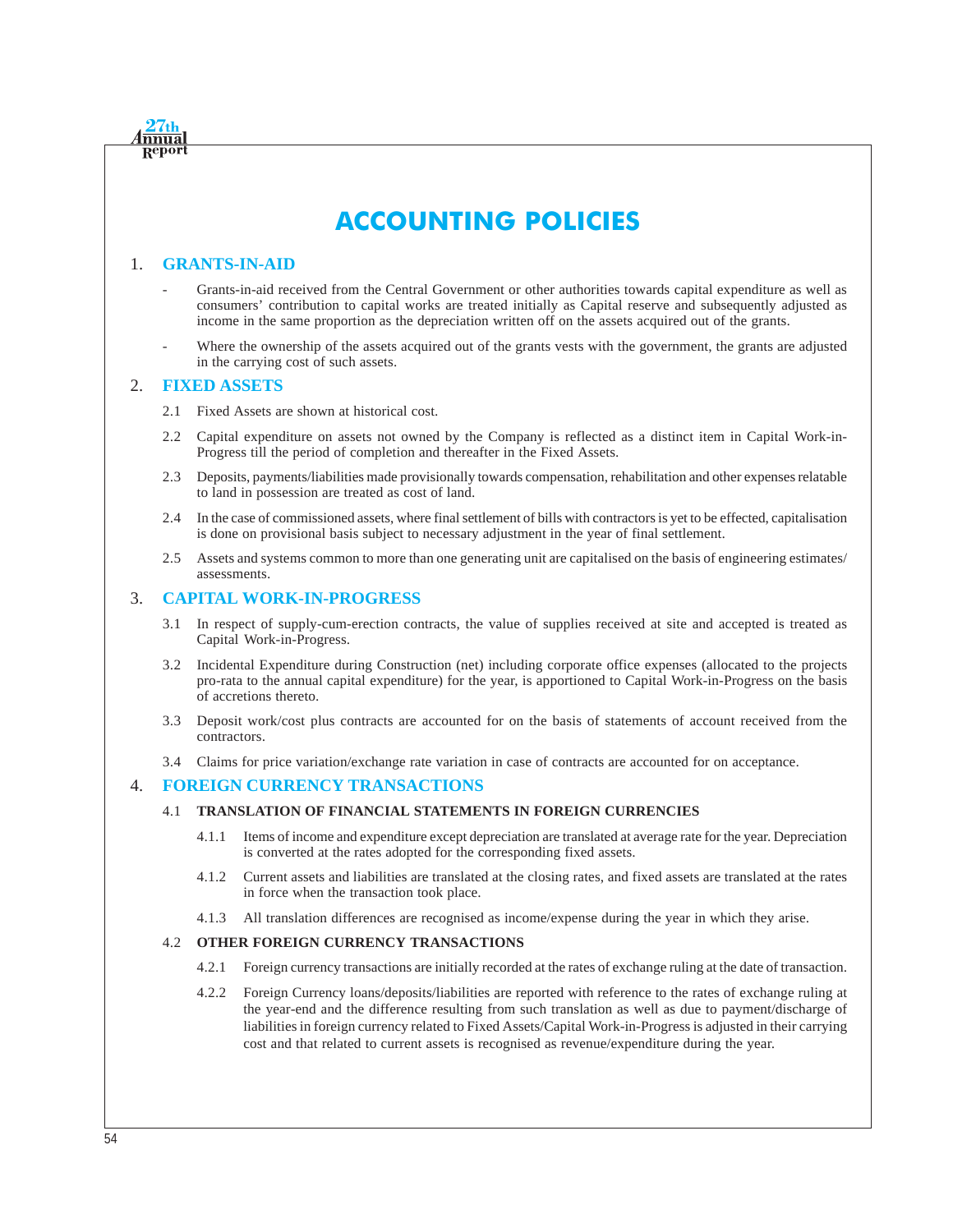# 5. **BORROWING COSTS**

Borrowing costs attributable to the fixed assets during their construction/renovation and modernisation are capitalised. Such borrowing costs are apportioned on the average balance of capital work-in-progress for the year. Other borrowing costs are recognised as an expense in the period in which they are incurred.

# 6. **INVESTMENTS**

Investments are intended for long term and are carried at cost. Provision is made for diminution, other than temporary, in the value of such investments.

# 7. **INVENTORIES**

- 7.1 Inventories, other than scrap, are valued at cost, on weighted average basis.
- 7.2 Steel scrap is valued at realisable value.

# 8. **PROFIT AND LOSS ACCOUNT**

# 8.1 **INCOME RECOGNITION**

- a) Sale of energy is accounted for based on tariff rates approved by the Central Electricity Regulatory Commission. In case of power stations where the tariff rates are yet to be approved /agreed with beneficiaries, provisional rates are adopted.
- b) The incentives/disincentives are accounted for based on the norms notified/approved by the Central Electricity Regulatory Commission or agreements with the beneficiaries. In cases of power stations where the same have not been notified/approved/agreed with beneficiaries, incentives/disincentives are accounted for on provisional basis.
- c) Advance against depreciation, forming part of tariff to facilitate repayment of loans, is reduced from sales and considered as deferred revenue to be included in sales in subsequent years.
- d) The surcharge on late payment/ overdue sundry debtors for sale of energy is not treated accrued due to uncertainty of its realisation and is, therefore, accounted for on receipt.
- e) Interest/surcharge recoverable on advances to suppliers as well as warranty claims/liquidated damages are not treated accrued due to uncertainty of realisation/acceptance and are therefore accounted for on receipt/ acceptances.
- f) Income from Consultancy service is accounted for on the basis of actual progress/technical assessment of work executed or costs incurred, in line with the terms of respective consultancy contracts.
- g) Scrap other than steel scrap is accounted for in the accounts as and when sold.
- h) Insurance claims for loss of profit are accounted for in the year of acceptance. Other insurance claims are accounted for based on certainty of realisation.

# 8.2 **EXPENDITURE**

- a) Depreciation is charged as per Electricity (Supply) Act, 1948 on straight line method following the rates notified by regulations by the Central Electricity Regulatory Commission (CERC) constituted under the Electricity Regulatory Commissions Act, 1998 (a Central Act). In respect of assets, where rate has not been notified by regulations by the CERC, depreciation is provided on straight line method at the rates corresponding to the rates laid down under the Income Tax Act, 1961**.**
- b) Depreciation is provided on pro rata basis in the year in which the asset becomes available for use.
- c) Plant and machinery costing Rs. 5,000/- or less and such items with written down value of Rs. 5,000/- or less at the beginning of the year are fully depreciated.